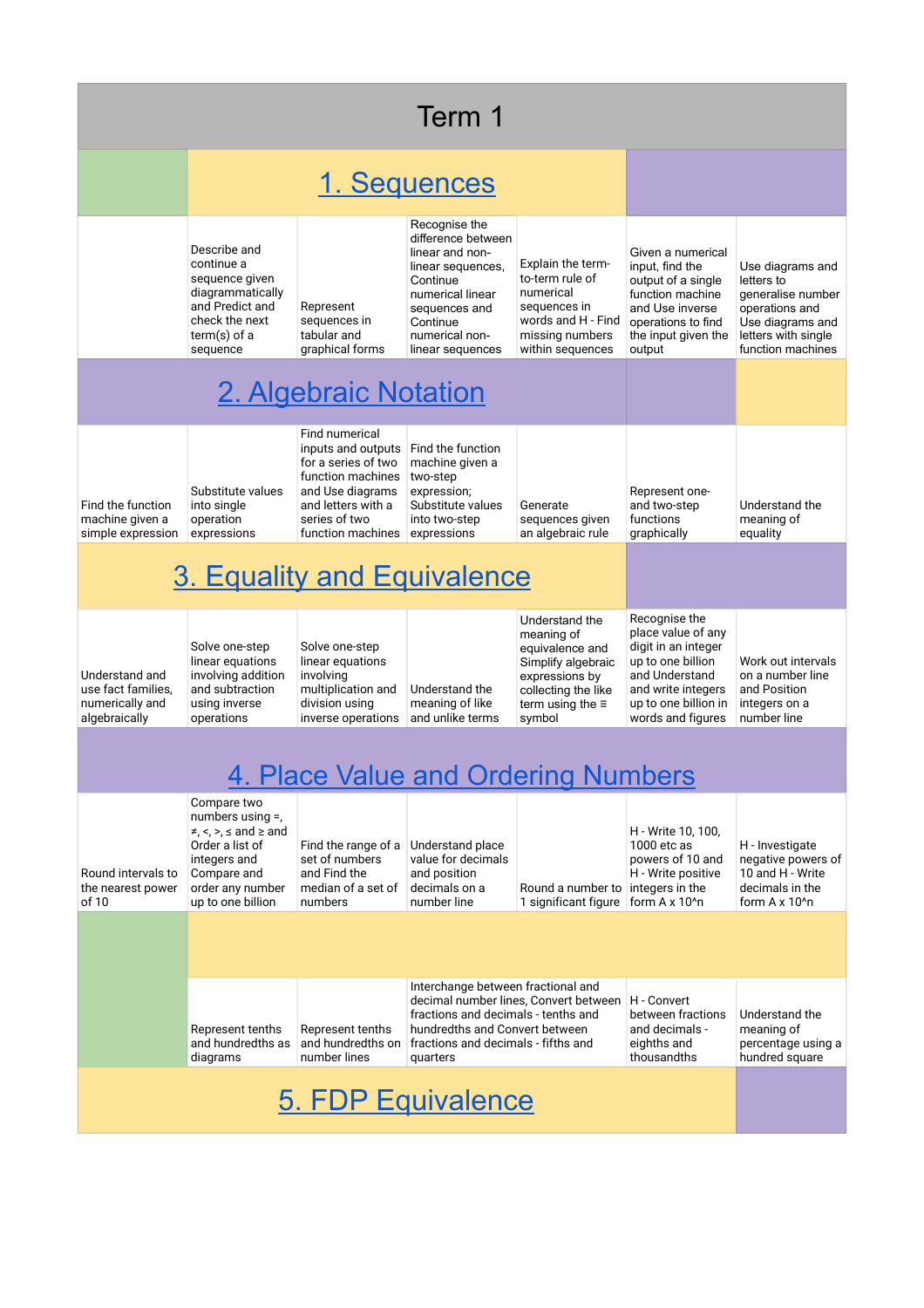| Convert fluency<br>between simple<br>fractions, decimals Use and interpret<br>and percentages                                                                                                   | pie charts                                                                                                          | Represent any<br>fraction as a<br>diagram and<br>Represent<br>fractions on<br>number lines         | Identify and use<br>simple equivalent<br>fractions and<br>Simplify fractions<br>(no small step on<br>this - but this is in<br>the assessment) | Understand<br>fractions as<br>division                                    | Convert fluently<br>between FDP and<br>H - Explore<br>fractions above<br>one, decimals and<br>percentages | Properties of<br>addition and<br>subtraction and<br>mental strategies<br>for addition and<br>subtraction |  |
|-------------------------------------------------------------------------------------------------------------------------------------------------------------------------------------------------|---------------------------------------------------------------------------------------------------------------------|----------------------------------------------------------------------------------------------------|-----------------------------------------------------------------------------------------------------------------------------------------------|---------------------------------------------------------------------------|-----------------------------------------------------------------------------------------------------------|----------------------------------------------------------------------------------------------------------|--|
|                                                                                                                                                                                                 |                                                                                                                     |                                                                                                    |                                                                                                                                               |                                                                           | 6. Solving Problems with Addition/ Subtraction                                                            |                                                                                                          |  |
| Use formal<br>methods for<br>addition of integers<br>and use formal<br>methods of<br>addition of<br>decimals                                                                                    | Use formal<br>methods for<br>subtraction of<br>integers and use<br>formal methods for<br>subtraction of<br>decimals | Choose the most<br>appropriate<br>method: mental<br>strategies, formal<br>written or<br>calculator | Solve problems in<br>the context of<br>perimeter                                                                                              | Solve financial<br>maths problems                                         | Solve problems<br>involving tables<br>and timetables                                                      | Solve problems<br>with frequency<br>trees                                                                |  |
|                                                                                                                                                                                                 |                                                                                                                     |                                                                                                    | Term 2                                                                                                                                        |                                                                           |                                                                                                           |                                                                                                          |  |
|                                                                                                                                                                                                 |                                                                                                                     |                                                                                                    |                                                                                                                                               |                                                                           |                                                                                                           |                                                                                                          |  |
| Solve problems<br>with bar and line<br>charts                                                                                                                                                   | Add and subtract<br>numbers given in<br>standard form                                                               | Properties of<br>multiplication and<br>division                                                    | Understand and use factors and<br>understand and use multiples                                                                                |                                                                           | Multiply and divide<br>integers and<br>decimals by<br>powers of 10                                        | Multiply by 0.1 and<br>0.01                                                                              |  |
| <u>7. Solving Problems with Multiplication/ Division</u>                                                                                                                                        |                                                                                                                     |                                                                                                    |                                                                                                                                               |                                                                           |                                                                                                           |                                                                                                          |  |
| Convert metric<br>units                                                                                                                                                                         | Use formal<br>methods to<br>multiply integers<br>and Use formal<br>mathode to                                       | Use formal<br>methods to divide<br>integers and use<br>formal methods to<br>divida dacimale        | Understand and<br>use order of<br>operations                                                                                                  | Solve problems<br>using the area of<br>rectangles and<br>parallelograms   | Solve problems<br>using the area of<br>triangles                                                          | Solve problems<br>using the area of<br>trapezia                                                          |  |
|                                                                                                                                                                                                 | 8. Fractions and Percentages of Amounts                                                                             |                                                                                                    |                                                                                                                                               |                                                                           |                                                                                                           |                                                                                                          |  |
| Solve problems<br>using the mean                                                                                                                                                                | Explore<br>multiplication and<br>division in<br>algebraic<br><u>avnraccinne</u>                                     | Find a fraction of a<br>given amount                                                               | Use a given<br>fraction to find the<br>whole and/or other<br>fractions                                                                        | Find a percentage<br>of a given amount<br>using mental<br>methods         | Find a percentage<br>of a given amount<br>using a calculator                                              | Solve problems<br>with fractions<br>greater than 1 and<br>percentages<br>araatar than 100%               |  |
|                                                                                                                                                                                                 |                                                                                                                     |                                                                                                    |                                                                                                                                               |                                                                           |                                                                                                           |                                                                                                          |  |
| Understand and<br>use<br>representations of<br>directed numbers<br>and Order directed<br>numbers using<br>lines and<br>appropriate<br>symbols and<br>perform<br>calculations that<br>cross zero | Add directed<br>numbers and<br>Subtract directed<br>numbers                                                         |                                                                                                    |                                                                                                                                               |                                                                           |                                                                                                           |                                                                                                          |  |
|                                                                                                                                                                                                 |                                                                                                                     | 9. Operations and Equations with                                                                   |                                                                                                                                               |                                                                           |                                                                                                           |                                                                                                          |  |
|                                                                                                                                                                                                 |                                                                                                                     |                                                                                                    | <b>Directed Number</b>                                                                                                                        |                                                                           |                                                                                                           |                                                                                                          |  |
|                                                                                                                                                                                                 | Multiplication of<br>directed numbers<br>and multiplication<br>and division of<br>diractad numhare                  | Use a calculator<br>for directed<br>number<br>calculations and<br>Llea ardar af                    | Evaluate algebraic<br>expressions with<br>directed number                                                                                     | Introduction to two-<br>step equations and<br>solve two step<br>equations | Understand that<br>positive numbers<br>have more than<br>one square root<br>and avnlora highar            | Understand<br>representations of<br>fraction and<br>convert between<br>mived numbers                     |  |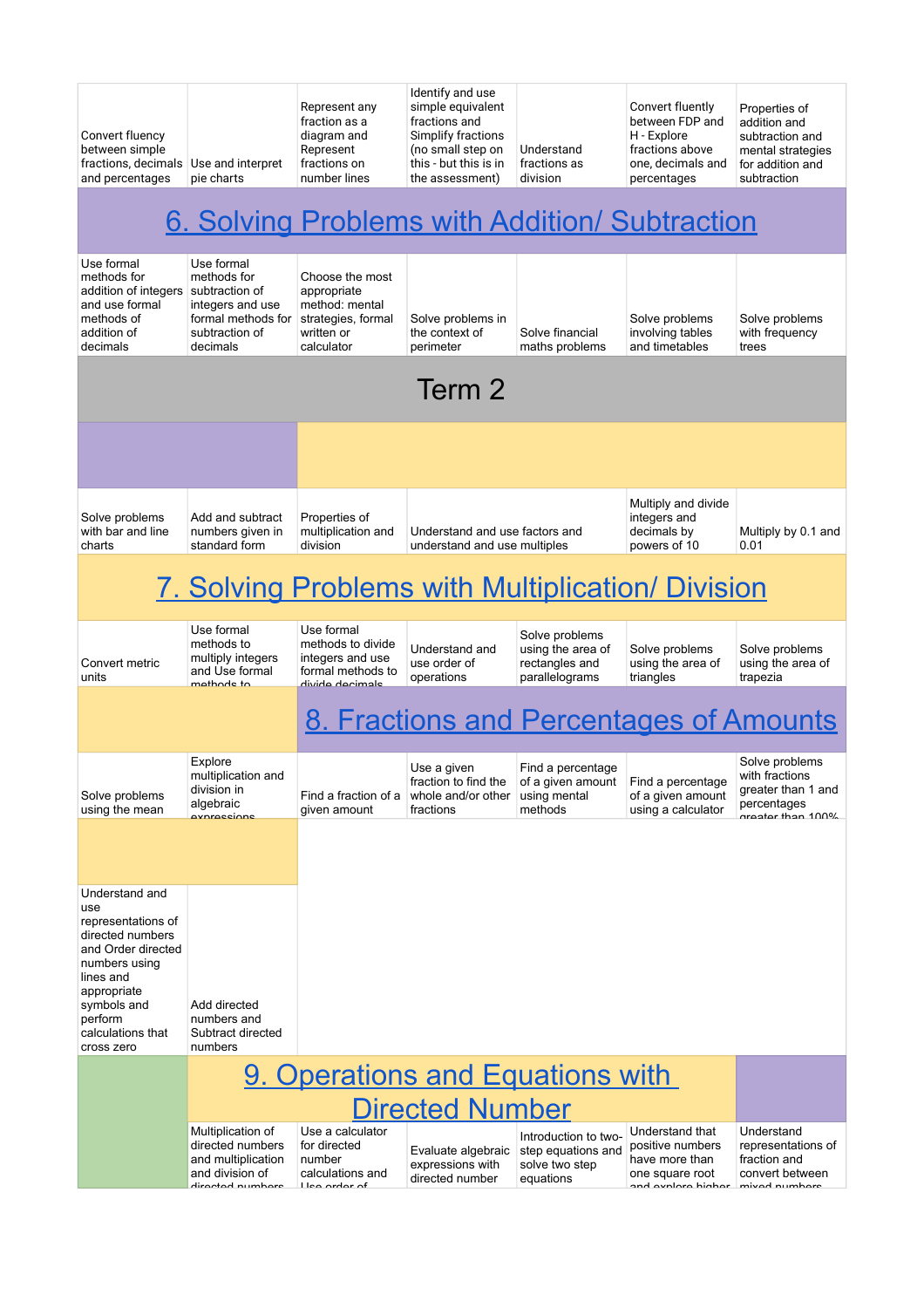## [10. Addition and Subtraction of Fractions](https://drive.google.com/drive/folders/1Cb257BX7kBErV99RGYo7Sp2VdcxbAU_m)

Add and subtract unit fractions with the same denominator and add and subtract

Add and subtract fractions from integers expressing the anowar a

Understand and use equivalent fractions

Add and subtract fractions where denominators share a simple common multiple

Use fractions in algebraic contexts

Use equivalence to add and subtract Add and subtract decimals and fractions

simple algebraic fractions

## $T_{\alpha r}$   $\alpha$ Term 3

## [11. Constructing, Measuring and Using Geometric Notation](https://drive.google.com/drive/folders/1NnCNa81PkNiikmraYQ3me0LgNbH5IBlD)

| Understand and<br>use letter and<br>labelling<br>conventions<br>including those for<br>geometric figures<br>and Draw and<br>measure line<br>segments<br>including<br>geometric figures                       | Understand angles<br>as a measure of<br>turn and Classify<br>angles | Measure angles up<br>to 180 degrees.<br>Draw angles up to<br>180 degrees. and<br>Draw and measure<br>angles between<br>180 and 360<br>degrees | Identify parallel<br>and perpendicular<br>lines.                                                                | Recognise types of Identify polygons<br>triangle                                                             | up to decagons.                                                                                                               | Recognise types of<br>quadrilaterals                                                                            |  |  |
|--------------------------------------------------------------------------------------------------------------------------------------------------------------------------------------------------------------|---------------------------------------------------------------------|-----------------------------------------------------------------------------------------------------------------------------------------------|-----------------------------------------------------------------------------------------------------------------|--------------------------------------------------------------------------------------------------------------|-------------------------------------------------------------------------------------------------------------------------------|-----------------------------------------------------------------------------------------------------------------|--|--|
|                                                                                                                                                                                                              |                                                                     |                                                                                                                                               |                                                                                                                 |                                                                                                              |                                                                                                                               |                                                                                                                 |  |  |
| Construct triangles<br>using SSS                                                                                                                                                                             | Construct triangles<br>using SSS, SAS<br>and ASA                    | Construct more<br>complex polygons                                                                                                            | Interpret simple pie charts using<br>proportion, Interpret pie charts using a<br>protractor and Draw pie charts |                                                                                                              | Understand and<br>use the sum of<br>angles at a point<br>and Understand<br>and use the sum of<br>angles on a<br>straight line | Understand and<br>use the equality of<br>vertically opposite<br>angles                                          |  |  |
|                                                                                                                                                                                                              | 12. Developing Geometric Reasoning                                  |                                                                                                                                               |                                                                                                                 |                                                                                                              |                                                                                                                               |                                                                                                                 |  |  |
| Know and apply the sum of angles in a<br>triangle, Know and apply the sum of<br>angles in a quadrilateral and Solve<br>angle problems using properties of<br>Solve complex<br>triangles and quadrilaterals   |                                                                     | angle problems                                                                                                                                | H - Find and use<br>the angle sum of<br>any polygon                                                             | H - Investigate<br>angles in parallel<br>lines and H -<br>Understand and<br>use parallel line<br>angle rules | H - Use known<br>facts to obtain<br>simple proofs                                                                             |                                                                                                                 |  |  |
|                                                                                                                                                                                                              |                                                                     |                                                                                                                                               |                                                                                                                 | 13. Developing Number Sense                                                                                  |                                                                                                                               |                                                                                                                 |  |  |
| Know and use mental addition and<br>subtraction strategies for integers,<br>Know and use mental multiplication<br>and division strategies for integers and<br>Know and use mental strategies for<br>decimals |                                                                     |                                                                                                                                               | Know and use<br>mental strategies<br>for fractions                                                              | Use factors to<br>simplify<br>calculations                                                                   | Use estimation as<br>a method for<br>checking mental<br>calculations                                                          | Use known number<br>facts to derive<br>other facts and<br>Use known<br>algebraic facts to<br>derive other facts |  |  |
|                                                                                                                                                                                                              |                                                                     |                                                                                                                                               |                                                                                                                 |                                                                                                              |                                                                                                                               |                                                                                                                 |  |  |
| Know when to use<br>a mental strategy,<br>formal written<br>method or a<br>calculator                                                                                                                        | Identify and<br>represent sets                                      | Interpret and<br>create Venn<br>diagrams                                                                                                      | Understand and<br>use the<br>intersection of<br>sets and<br>Understand and<br>use the union of<br>sets          | H - Understand and<br>use the<br>complement of<br>sets                                                       | Know and use the<br>vocabulary of<br>probability                                                                              | Generate sample<br>spaces for single<br>events and<br>Calculate the<br>probability of a<br>single event         |  |  |